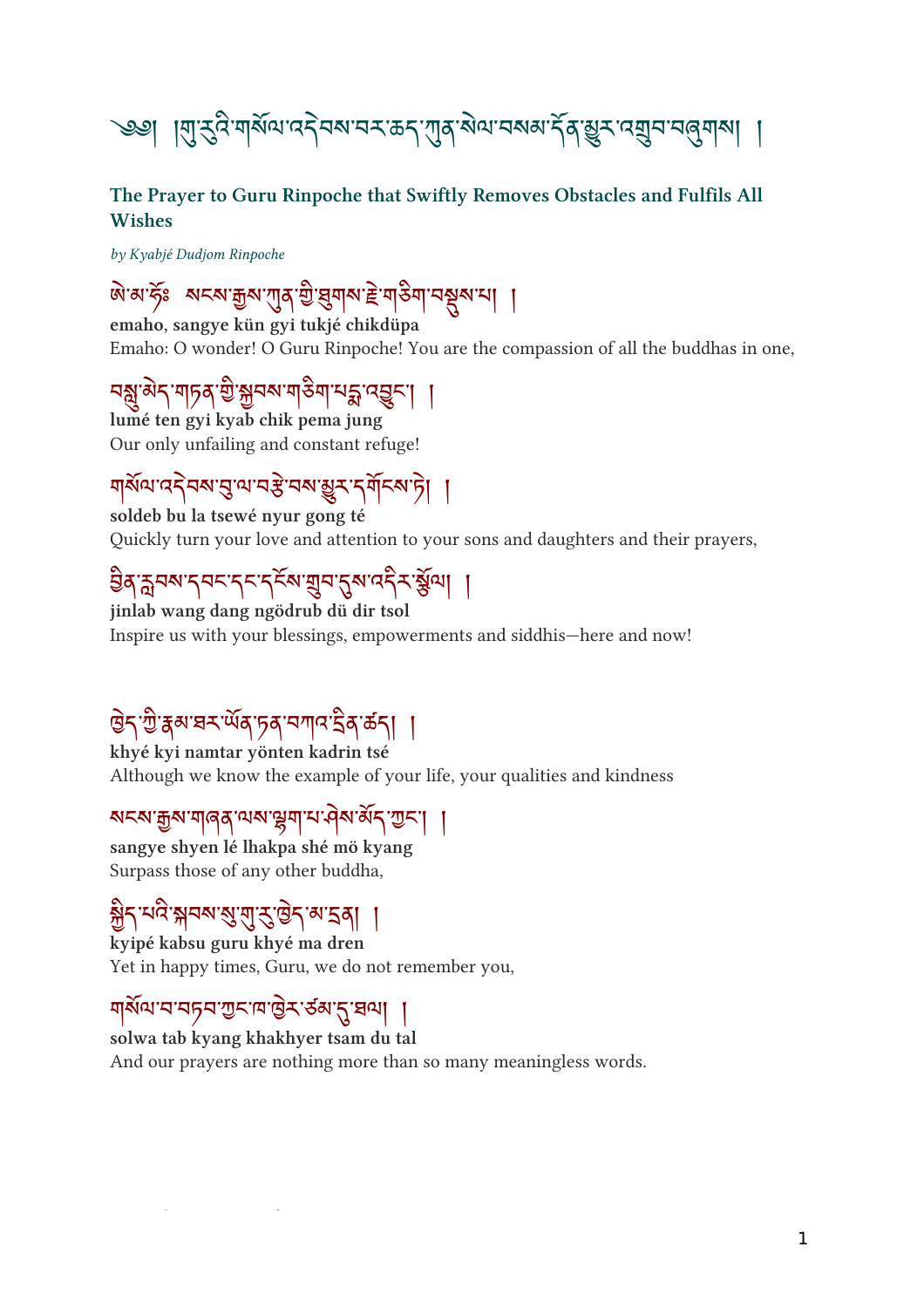### १३२३ अपना वास मनना हेत्री नया गोल्ला ।

dadü nyikma da dö güpé tsé Now when the dark age's intensifying decay oppresses us,

### नगरी हैगल्जनगरमा नगर हैर नजी |

mindö dukngal tok bab jungwa na And unwanted suffering strikes us without warning,

### མན་ ོ ད་ ི ང་ང་ས་པ་གང་ནས་ན། །

gön khyö nying khung rüpé tingné dren Then we remember you, our protector, deep within our hearts.

### 95 GAR SI RAJRA 45 AN JULA |

dung yü odö bö dir tsewé gong Turn your loving attention to this anguished plea of ours, our cry for help:

### সমানত পৰা জীৱন বৰ্ত জন্মন সমাজ ।

sa yo mé dra lung ten chu lok sok Earthquakes, infernoes, hurricanes, drought, flood, and such—

### $\mathcal{L}(\mathcal{A})$   $\mathcal{A}(\mathcal{A})$   $\mathcal{A}(\mathcal{A})$   $\mathcal{A}(\mathcal{A})$   $\mathcal{A}(\mathcal{A})$   $\mathcal{A}(\mathcal{A})$   $\mathcal{A}(\mathcal{A})$

jung truk chi yi barché chi ru sol Remove these outer obstacles, nature's disruptions, externally!

#### क बान बुन बाबल नने गोर्थ ईव स्टैल वर्ना ।

tsadrang lung tri beken dendü né All kinds of illness—of heat and cold, wind, bile and phlegm—

#### $\mathcal{A}^{\mathcal{A}}$   $\mathcal{A}^{\mathcal{A}}$   $\mathcal{A}^{\mathcal{A}}$   $\mathcal{A}^{\mathcal{A}}$   $\mathcal{A}^{\mathcal{A}}$   $\mathcal{A}^{\mathcal{A}}$   $\mathcal{A}^{\mathcal{A}}$   $\mathcal{A}^{\mathcal{A}}$   $\mathcal{A}^{\mathcal{A}}$   $\mathcal{A}^{\mathcal{A}}$   $\mathcal{A}^{\mathcal{A}}$   $\mathcal{A}^{\mathcal{A}}$   $\mathcal{A}^{\mathcal{A}}$   $\mathcal{A}^{\mathcal{A$

du truk nang gi barché nang du sol Remove these inner obstacles, physical disorders, internally!

#### <u> १ १ ६ ४२ और १२ २ २ १ १ २ २ १ ।</u>

duk nga ranggyü chakdang redok dü

The five poisons within our own minds: attachment and aggression, hope and fear demonic forces,

### ୬୭୬ ମୁଖିବାର ଏବଂ ମଧ୍ୟ ମଧ୍ୟ ନିର୍ବିଚ୍ଚା କି. ୬୯୮ |

sem truk sangwé barché ying su sol Dissolve these secret obstacles, mental disturbances, into all-pervading space!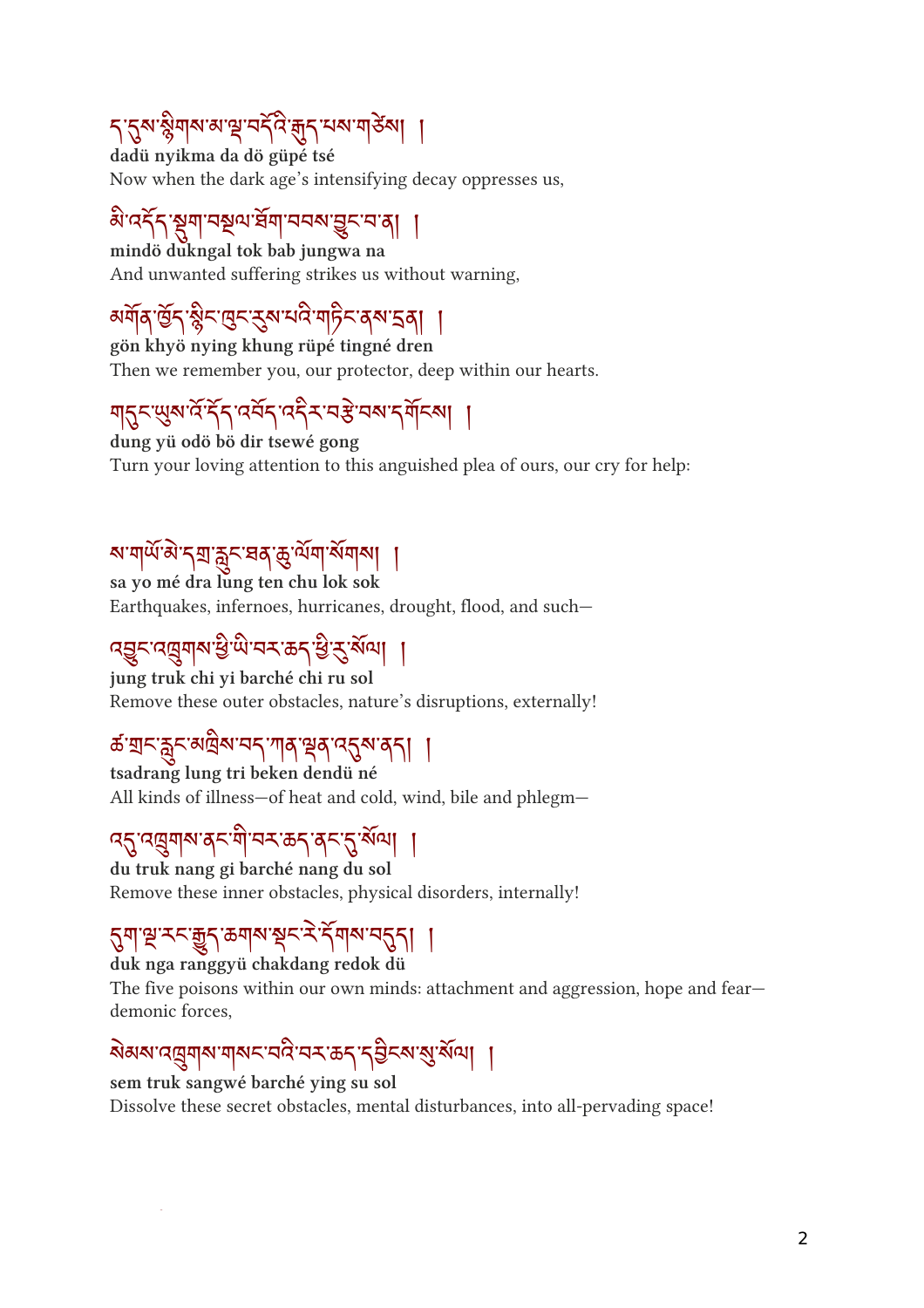### दह्ला प्लैर अस्ति हिंता नर्छन अकानदीन को |

dzamling kyendro dukngal tso dol tsé When immense suffering engulfs the world and beings,

#### बे नरेन रेसेनोल रेडी असरे रुती नृष्ठ उड़ी |

shyider ukyung dzö chik pema jung Turn it into happiness and peace, O Guru Rinpoche!

#### ञघद १३२ १२१। मानवलाम ३८ माने। ।

ta ü mak gi tsön kha dangwa na When weapons of war threaten the whole face of the earth,

#### १९ उम्रियान २००१ / २३ बना २०१ तक उन्हें ।

dü truk makpung dok chik pema jung Turn back the armies that plunge this age into turmoil, O Guru Rinpoche!

### <u>बान गा</u>री वेरी लवळ गाउँ गानक ववेर न वी ।

drib dön né yam dukpé narwa na When obscurations, malevolent spirits, diseases and epidemics plague us,

### | | |جحی نقی اسی میں اسلام اور اسلام اور اسلام کی اسلام کی اسلام کی اسلام کے اسلام کی اسلام کی اسلام کی اسلام ک

né dön tsené chö chik pema jung Wipe out all this sickness, O Guru Rinpoche!

### %) तुर्वेन गोलर हेवल रेटीज बर्टल की तुर्कात को

nöchü yang nyam ulpong dukngal tsé When resources fail in the environment and amongst beings, bringing deprivation and suffering,

### $\frac{1}{2}$ ରାଜିନା ଜଣା ଜଣା ନୁଷ୍କ $\frac{1}{2}$ ା

zé nor terkha ché shik pema jung Reveal abundant food and riches, O Guru Rinpoche!

### <u> จุล สูร วุล ธุล เริย 24 สูร สุสม ๆ |</u>

chö nor damdzé dro döndü bab tsé When the time comes to help beings with a wealth of hidden teachings and sacred objects,

#### न वेन तेल झैर रुत्र नर्भ उद्येरी ।

pa nor bu la trö chik pema jung Hand over the father's treasure to his heirs, O Guru Rinpoche!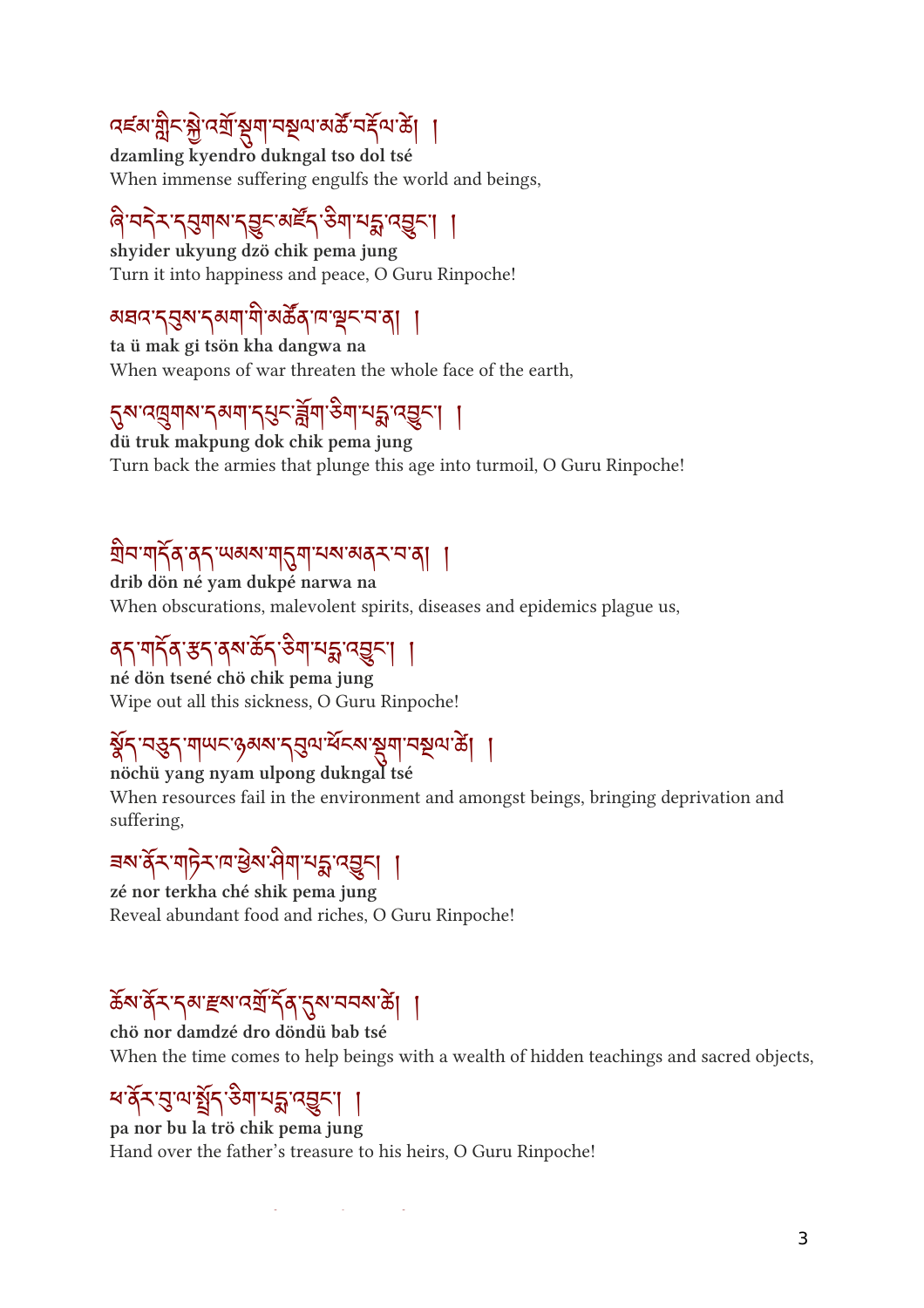### स्रिय सुम्न ११व मुक्किन सुम्न म्यान २० को ।

bé yul wenné ri sul drimpé tsé When roaming through mountain valleys, deserted places and hidden lands,

#### अञ्चल भव अञ्चल माना ने अन्वर्न ।

tünpé lam na drong shik pema jung Lead us on the right path, O Guru Rinpoche!

#### अर्उन्गुरुवे गनवे गठिवासयागरुवा किन्ने प

malemé rung chenzen tumpö tsé gyur na When vicious wild animals attack us,

### नारीना नार सवास २९ और २ना नारी उद्देश ।

dukpé semchen trö chik pema jung Drive off these ferocious creatures, O Guru Rinpoche!

#### $\mathcal{L}(\mathcal{A},\mathcal{B}) \sim \mathcal{L}(\mathcal{A})$  and  $\mathcal{L}(\mathcal{A})$  is a set of  $\mathcal{A}$

jung shyi yowé gyulü jik nyé tsé When the four elements become unbalanced, and threaten us with catastrophe,

#### $\mathcal{L}(\mathcal{A}\mathcal{B})\cup\mathcal{A}\cup\mathcal{A}$ ାର୍ଥ $\mathcal{L}(\mathcal{A}\cup\mathcal{B})$ ା

jungwa rang sar shyi dzö pema jung Harmonize the elements into their natural state, O Guru Rinpoche!

### ดู ฟุ) ะูฟ ฟิง ๑๑ รุฬ เรอ รู ๑ |

migö jak kün chompö tsewa na When thugs, bandits and robbers assault us,

#### ન||21||२०||स्वाय अव्यानकपाली अस्ती तृष्ठी ।

dukchen ngam sem lak dzö pema jung Dispel the terror of such cruelty and greed, O Guru Rinpoche!

### รีรุ่งสูงปรุงเริงอุจุจุฬาธุรุง 1

dang dra shemé tsönché zirwa na When armed aggressors and killers torment us,

#### इंदर सुरुद्धक्षेत्र रुग सङ्ख्या ।

dorjé gur du tsü chik pema jung Enclose us in a vajra tent, O Guru Rinpoche!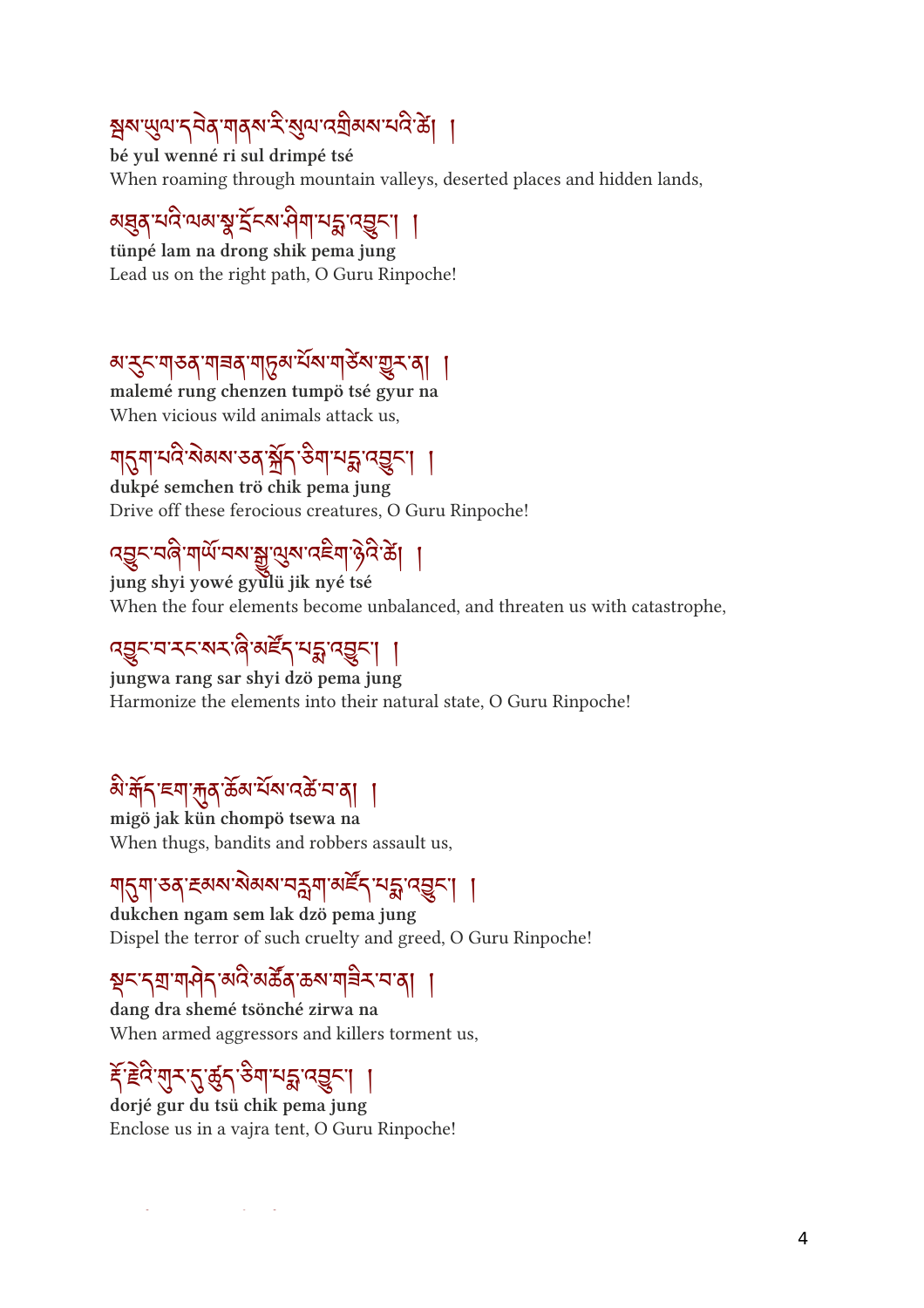#### $\mathsf{q}$ बा'बेगाऊँ'चन्''यऊै'मंदे'तुबायनबाऊँ| ।

nam shyik tsé zé chiwé dü bab tsé When this lifespan is exhausted and death comes,

### नर् कर्ण लेखा राज्य पश्च पश्चेत्र । ।

dechen shying du drong shik pema jung Lead us to the realm of Great Bliss, O Guru Rinpoche!

### <u>ล่า ไหล้ๆ มีอะไรเกษตรรษ</u><br>สาวไหล้ๆ มีอะไร

bardo trulnang dukngal charwé tsé When the illusory experiences of the bardo arise as suffering,

### उबीज रूसाल घटन की ने थे उन्हें ।

trulpa rangdrol tong shik pema jung Let the delusion be self-liberated, O Guru Rinpoche!

### สีว่า พลังโหว่ พราง เจตุลุติ |

sipa lé kyi khorlor kha chol tsé When we stray into the cycle of karmic existence,

### न्दर नद मन है। अस्त क्षा तर्कर । ।

tarpé lam tön dzö chik pema jung Show us the path to liberation, O Guru Rinpoche!

### $\frac{1}{2}$  $\frac{1}{2}$  $\frac{3}{2}$   $\frac{3}{2}$   $\frac{1}{2}$

di dang chima bardö kab küntu Throughout this life, the next and the bardo state,

### <u>< < السرائح المراكب المراكب المراكب المراكب المراكب المراكب المراكب المراكب المراكب المراكب المراكب المراكب ال</u>

resa khyé le mé do pema jung We have no one to rely on but you, O Guru Rinpoche!

## नेन बे नसाइवे नर्नना ना कैन स्वयं औ ।

dorna möden dak gi nying ü su In short—rest your lotus feet in our hearts, your devoted followers,

### <u>อาศาจาร์ขารสนธุ์สาวแปวไ |</u>

khyö shyab pemo mindral tak kö dé Always, without ever separating,